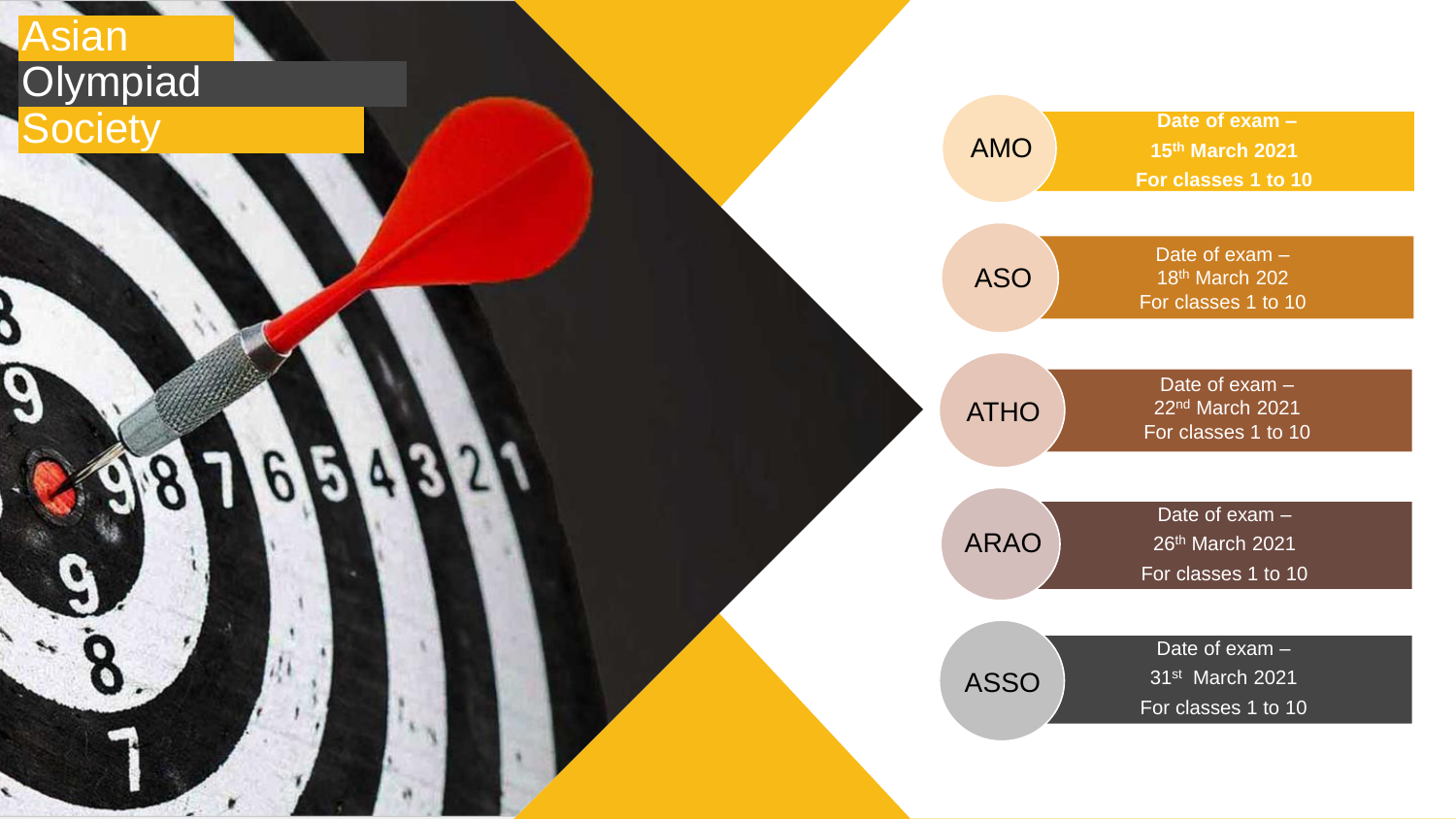## How it is beneficial for students?

**Prizes worth Rs. 50 lakhs.** Tablet PC, Digital Camera, branded watch, Resource book and many more.

**Improves time management skill** Giving your best efforts within a limited time .

**• Certificates to all participants.** Acheiver certificate and participation certificate to performers and participants .

> **It provides a healthy competitive atmosphere.** Prepares students to face future challenges.

**It improves the academic performance .** Establishing a foundation of concept clarity.

> **Enhances the students interest and enthusiasm in problem solving**

**This is a platform to build confidence at an early stage.**

**Provide a platform to know the strength, weakness and progress.** 

**\*\*Depending on the COVID – 19 situation at this time, all the registered students from school or individual, may take the Olympiad exams online, from their school, Home or cyber café, through Desktop / Laptop / Tablet / Smart phone with broadband internet.**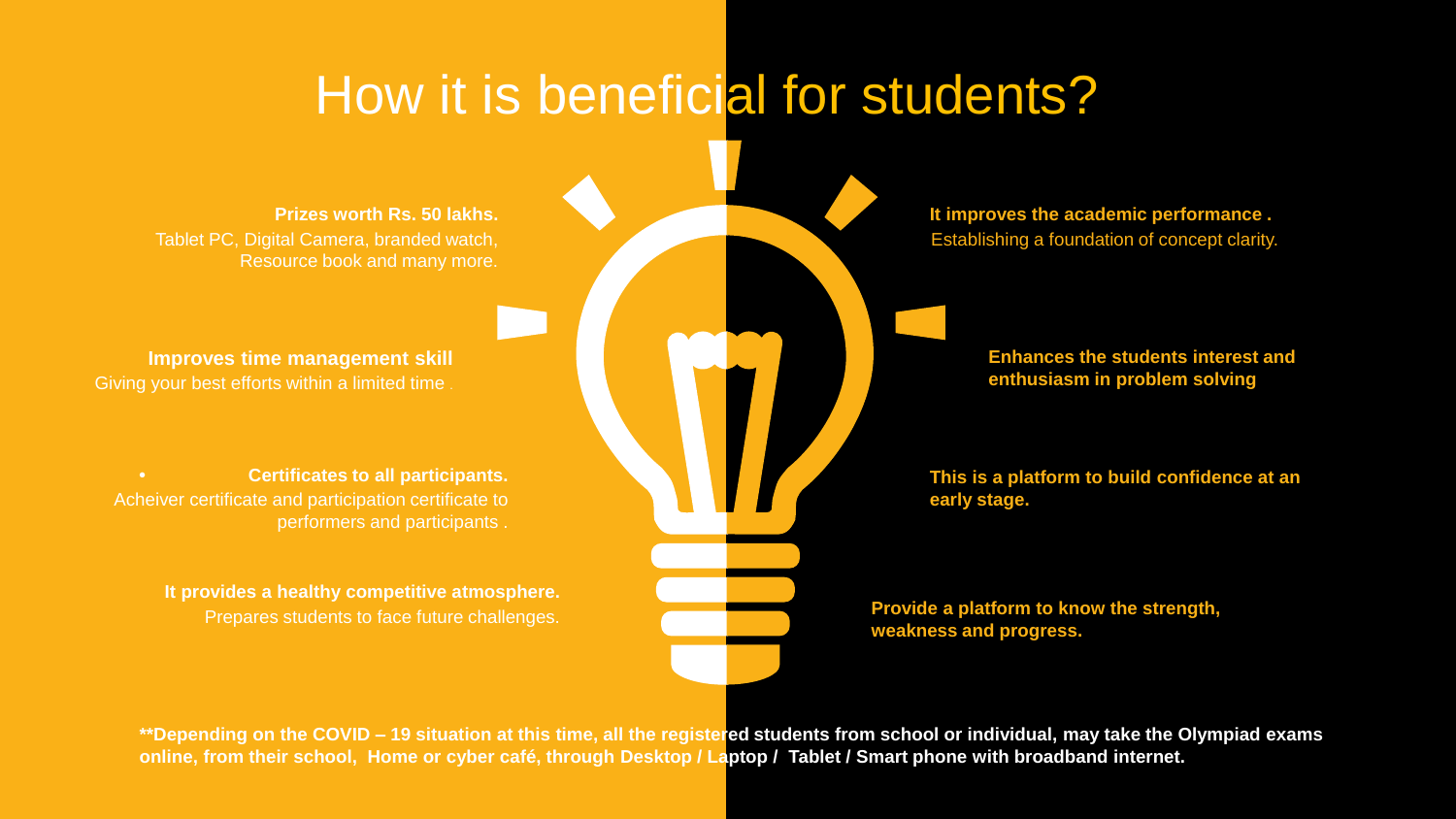# Registration Process

5

 $12$ 

9

18

- **Students can directly register through our website.**
- **Parents can follow the link and make the payment online or can talk to us on- 7205993913**
- **After successful registration confirmation E-mail / SMS will be send.**
- **We will directly share the login id and password for the online exam to the students before 7 days of the exam.**
- **School should share the details of students interested to participate through mail, or can call on – 7205993913, so that our coordinator will keep touch with you.**
- wn in favour of AS<br>**022**<br>1222<br>1222 • **Exam fee can be submitted in the form of Demand Draft (DD) drawn in favour of ASIAN OLYMPIAD SOCIETY payable at BHUBANESWAR.** 11

### **OR**

• **Deposit the amount in our account –**

A/c Name – **ASIAN OLYMPIAD SOCIETY**

A/c No - 575001010050407

Bank Name – Union Bank of India

Branch – Patia, Bhubaneswar

IFSC – UBIN0557501

**1444**<br> **1444**<br> **1444**<br> **1444**<br> **1444**<br> **1444**<br> **1444**<br> **1444**<br> **1444**<br> **1444**<br> **1444 Scheduled online exam can not be changed, postponed or extended in any condition on individual requests.**